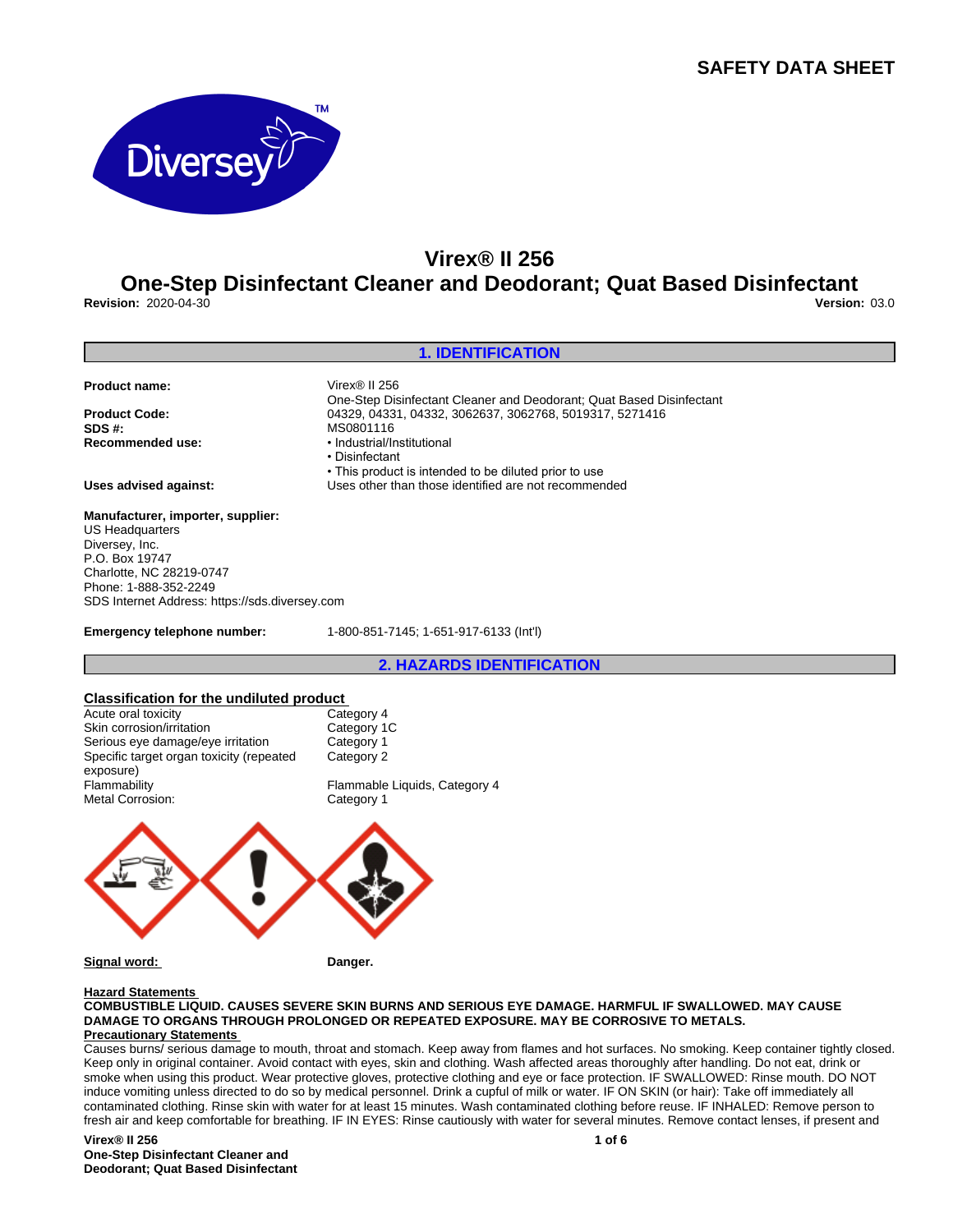easy to do. Continue rinsing for at least 15 minutes. Immediately call a Poison Center (1-800-851-7145) or physician. Get medical attention or advice if you feel unwell. Absorb spillage to prevent material damage. Store in a well-ventilated place. Keep cool. Store in corrosive-resistant container with a resistant inner liner. Dispose of in accordance with all federal, state and local applicable regulations. SUPPLEMENTAL INFORMATION:. Mix only with water. DO NOT MIX WITH BLEACH OR ANY OTHER PRODUCT OR CHEMICAL. Can react to release chlorine gas.

**Health hazards not otherwise classified (HHNOC)** - Not applicable **Physical hazards not otherwise classified (PHNOC)** - Not applicable

#### **Classification for the diluted product** @ 1:256

This product, when diluted as stated on the label, is not classified as hazardous according to OSHA 29CFR 1910.1200 (HazCom 2012-GHS) and Canadian Hazardous Products Regulations (HPR) (WHMIS 2015-GHS).

## **Hazard and Precautionary Statements**

None required.

## **3. COMPOSITION/INFORMATION ON INGREDIENTS**

## **Classified Ingredients**

| Ingredient(s)                             | CAS#       | Weight %      |
|-------------------------------------------|------------|---------------|
| Didecyl dimethyl ammonium chloride        | 7173-51-5  | $5 - 10%$     |
| n-alkyl dimethyl benzyl ammonium chloride | 68424-85-1 | $5 - 10%$     |
| Ethyl alcohol                             | 64-17-5    | $1 - 5%$      |
| Tetrasodium salt of EDTA                  | 64-02-8    | $1 - 5%$      |
| Lauryl dimethyl amine oxide               | 1643-20-5  | $0.5 - 1.5%$  |
| Sodium sesquicarbonate                    | 533-96-0   | $0.5 - 1.5%$  |
| I-decanamine, n-decyl-n-methyl-           | 7396-58-9  | $> 0.1 - 1\%$ |

\*Exact percentages are being withheld as trade secret information

## **4. FIRST AID MEASURES**

## **Undiluted Product:**

**Eyes:** IF IN EYES: Rinse cautiously with water for several minutes. Remove contact lenses, if present and easy to do. Continue rinsing for at least 15 minutes.

**Skin:** IF ON SKIN (or hair): Take off immediately all contaminated clothing. Rinse skin with water for at least 15 minutes.

**Inhalation:** IF INHALED: Remove person to fresh air and keep comfortable for breathing.

**Ingestion:** IF SWALLOWED: Rinse mouth. DO NOT induce vomiting unless directed to do so by medical personnel. Drink a cupful of milk or water.

**Notes to physician:** Probable mucosal damage may contraindicate the use of gastric lavage.

#### **Most Important Symptoms/Effects:** No information available.

**Immediate medical attention and special treatment needed** Not applicable.

**Aggravated Medical Conditions:** Individuals with chronic respiratory disorders such as asthma, chronic bronchitis, emphysema, etc., may be more susceptible to irritating effects.

## **Diluted Product:**

**Eyes:** Rinse with plenty of water. **Skin:** No specific first aid measures are required **Inhalation:** No specific first aid measures are required **Ingestion:** IF SWALLOWED: Call a Poison Center (1-800-851-7145) or doctor/physician if you feel unwell.

## **5. FIRE-FIGHTING MEASURES**

**Specific methods:** No special methods required<br> **Suitable extinguishing media:** Use dry chemical, CO2, wate

Use dry chemical, CO2, water spray or "alcohol" foam. **Specific hazards: Although this product has a flash point below 200 Deg. F, it is an aqueous solution containing an** alcohol and does not sustain combustion. Corrosive material (See sections 8 and 10).

**Special protective equipment for firefighters:** As in any fire, wear self-contained breathing apparatus pressure-demand, MSHA/NIOSH (approved or equivalent) and full protective gear.

**Extinguishing media which must not be used for safety reasons:** No information available.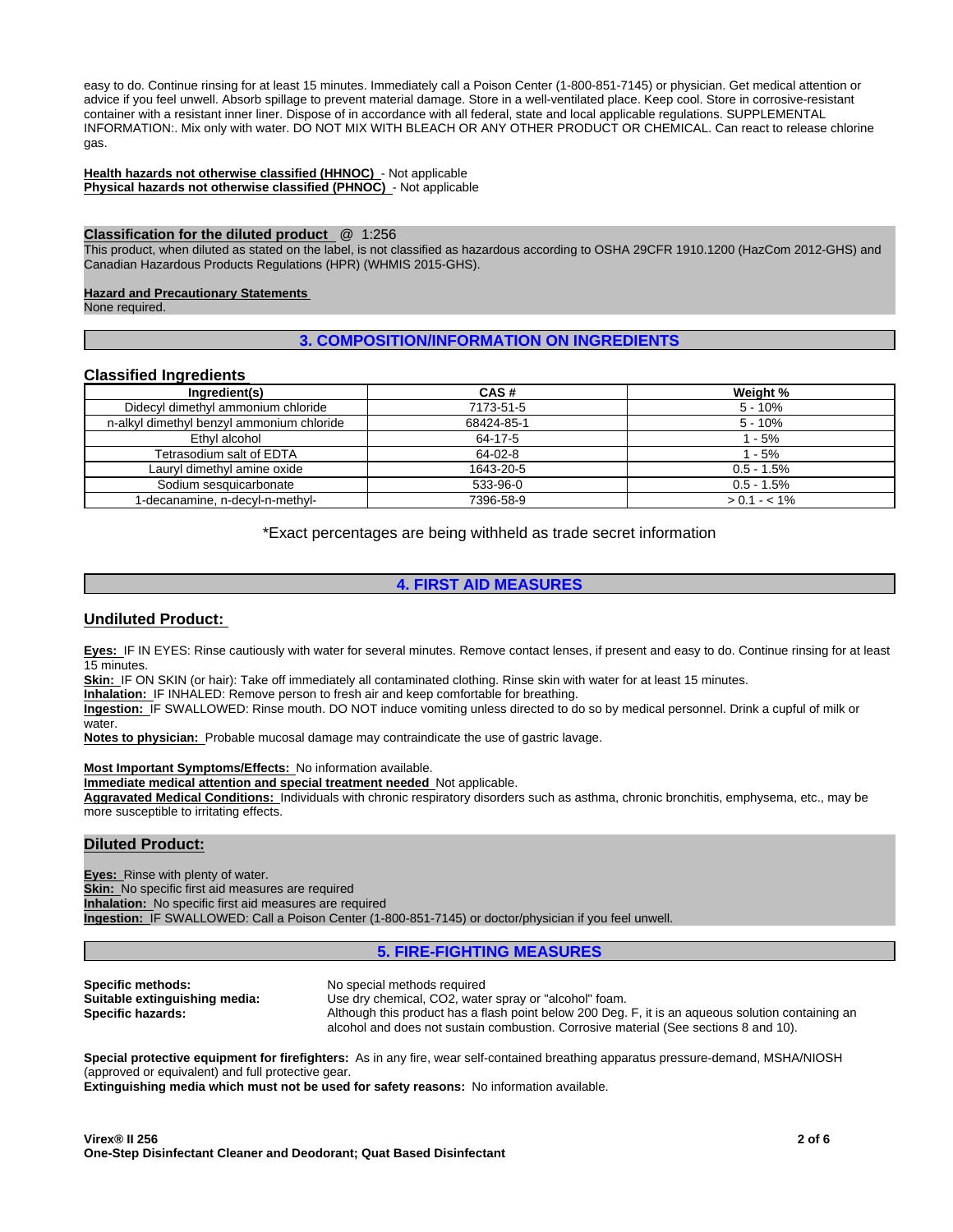## **6. ACCIDENTAL RELEASE MEASURES**

**Environmental precautions and clean-up methods:**

**Personal precautions:** Put on appropriate personal protective equipment (see Section 8.). Clean-up methods - large spillage. Material is toxic to fish. Do not discharge into lakes, streams, ponds, or public water unless in accordance with an NPDES permit. Prevent product from entering drains. Water runoff can cause environmental damage. Soak up with inert absorbent material. Sweep up and shovel into suitable containers for disposal. Use a water rinse for final clean-up.

## **7. HANDLING AND STORAGE**

**Handling:** COMBUSTIBLE LIQUID. Keep away from heat, hot surfaces, sparks, open flames and other ignition sources. No smoking. Keep container tightly closed. Ground/Bond container and receiving equipment. Use explosion-proof electrical, ventilating or lighting equipment. Use only non-sparking tools. Take precautionary measures against static discharge. Avoid contact with skin, eyes and clothing. Wash thoroughly after handling. Do not taste or swallow. Product residue may remain on/in empty containers. All precautions for handling the product must be used in handling the empty container and residue. Avoid breathing vapors or mists. Use only with adequate ventilation. Remove and wash contaminated clothing and footwear before re-use. Absorb spillage to prevent material damage. Mix only with water. DO NOT MIX WITH BLEACH OR ANY OTHER PRODUCT OR CHEMICAL. Can react to release chlorine gas. FOR COMMERCIAL AND INDUSTRIAL USE ONLY. **Storage:** Store in a well-ventilated place. Keep cool. Store locked up. Store in corrosive-resistant container with a resistant inner liner. **Aerosol Level (if applicable) :** Not applicable.

## **8. EXPOSURE CONTROLS / PERSONAL PROTECTION**

#### **Exposure Guidelines:** .

| Ingredient(s)                | . <i>. .</i><br>ו טרוט           | <b>ACGIH</b>                               | ∩ເ⊔∧<br>אחט                                     |
|------------------------------|----------------------------------|--------------------------------------------|-------------------------------------------------|
| alcohol<br>=+h.<br>'' ایا ۔۔ | 47 <sup>2</sup><br>64-<br>$\sim$ | $\sqrt{2}$<br>$^{\prime}000$<br>ppm (STEL) | (TWA)<br>1000<br>opm ا<br>(TWA)<br>1900<br>ma/m |

#### **Undiluted Product:**

**Engineering measures to reduce exposure:** Good general ventilation should be sufficient to control airborne levels.

#### **Personal Protective Equipment**

It is the responsibility of the employer to determine the potential risk of exposure to hazardous chemicals for employees in the workplace in order to determine the necessity, selection, and use of personal protective equipment.

| Eye protection:                | Chemical-splash goggles.                                                                                                                                                                                                                                 |
|--------------------------------|----------------------------------------------------------------------------------------------------------------------------------------------------------------------------------------------------------------------------------------------------------|
| Hand protection:               | Chemical-resistant gloves.                                                                                                                                                                                                                               |
| Skin and body protection:      | Protective footwear. Wear suitable protective clothing.                                                                                                                                                                                                  |
| <b>Respiratory protection:</b> | In case of insufficient ventilation wear suitable respiratory equipment. A respiratory protection program<br>that meets OSHA's 29 CFR 1910.134 and ANSI Z88.2 requirements must be followed whenever<br>workplace conditions warrant a respirator's use. |
| Hygiene measures:              | Handle in accordance with good industrial hygiene and safety practice.                                                                                                                                                                                   |

#### **Diluted Product:**

**Engineering measures to reduce exposure:**

Good general ventilation should be sufficient to control airborne levels.

# **Personal Protective Equipment**<br>Eye protection:

No personal protective equipment required under normal use conditions. **Hand protection:** No personal protective equipment required under normal use conditions. **Skin and body protection:** No personal protective equipment required under normal use conditions. **Respiratory protection:** No personal protective equipment required under normal use conditions. **Hygiene measures:** Handle in accordance with good industrial hygiene and safety practice.

## **9. PHYSICAL AND CHEMICAL PROPERTIES**

**Physical State:** Liquid **Color:** Clear, Blue **Color:** Clear, Blue **Color:** Clear, Blue **Color:** Clear, Blue **Color:** Clear, Blue **Color:** Clear, Blue **Color:** Clear, Blue **Color:** Clear, Blue **Color:** Clear, Clear, Clear, **Evaporation Rate: No information available Odor threshold:** No information available. **Boiling point/range: Not determined Melting point/range:** Not determined **Melting point/range:** Not determined **Autoignition temperature:** No information available **Solubility:** Completely Soluble **Solubility in other solvents:** No information available **Relative Density (relative to water):** 1.0 **Density:** 1 Kg/L **Vapor density:** No information available

**Decomposition temperature:** Not determined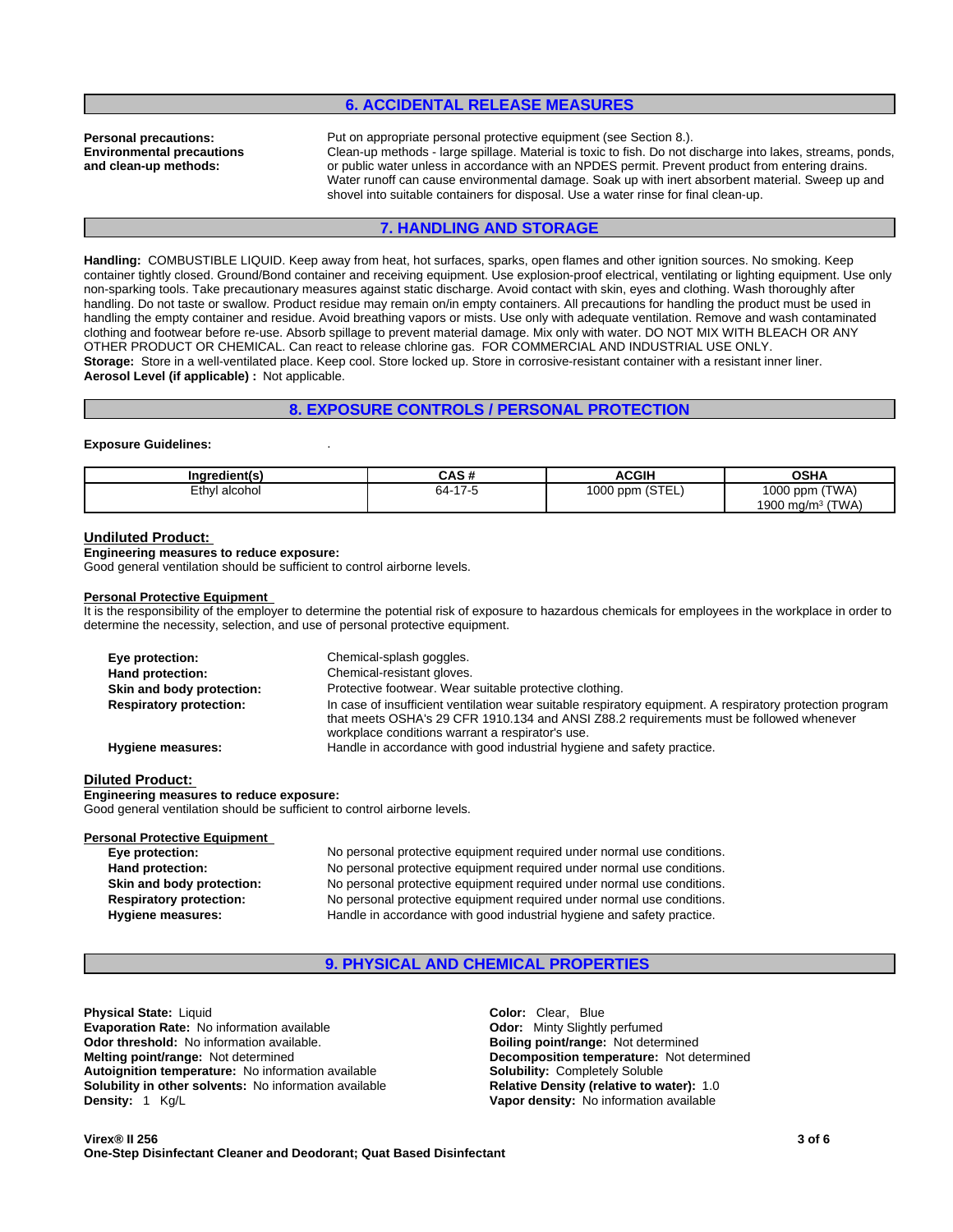**Explosion limits: - upper:** Not determined **- lower:** Not determined **Bulk density:** No information available **Vapor pressure:** No information available.<br> **Flash point (°F):** > 187 °F > 86 °C **Partition coefficient (n-octanol/water):** N **Viscosity:** 0 **CONSEX 6 & CONSEX 6 & CONSEX 6 & CONSEX 6 & CONSEX 6 & CONSEX 6 & CONSEX 6 & CONSEX 6 & CONSEX 6 & CONSEX 6 & CONSEX 6 & CONSEX 6 & CONSEX 6 & CONSEX 6 & CONSEX 6 & CONSEX 6 & CONSEX 6 & CONSEX 6 & CONSEX VOC:** 3.3 % \*<br>**Flammability (Solid or Gas):** Not applicable **by the absolut of the Corrosion to metals:** Metal corrosive **Flammability (Solid or Gas): Not applicable Sustained combustion:** No

**Dilution pH:** ≈ 8.8 **Dilution Flash Point (°F):** > 200 °F > 93.3 °C **VOC % by wt. at use dilution:** 0.01 %

**Partition coefficient (n-octanol/water):** No information available

\* - Title 17, California Code of Regulations, Division 3, Chapter 1, Subchapter 8.5, Article 2, Consumer Products, Sections 94508

## **10. STABILITY AND REACTIVITY**

**Reactivity:** Not Applicable Stability: Not Applicable Stability: **Hazardous decomposition products: Conditions to avoid:** None known.

The product is stable<br>None reasonably foreseeable. **Materials to avoid:** Oxidizing agents. Anionic surfactant. Do not mix with chlorinated products (such as bleach).

**11. TOXICOLOGICAL INFORMATION**

**Information on likely routes of exposure:**

Skin contact, Inhalation, Ingestion, Eye contact

#### **Delayed, immediate, or chronic effects and symptoms from short and long-term exposure**

**Skin contact:** Unlikely to be irritant in normal use.

**Eye contact:** Corrosive. Causes serious eye damage. Symptoms may include pain, burning sensation, redness, watering, blurred vision or loss of vision.

**Ingestion:** Causes burns/ serious damage to mouth, throat and stomach. Symptoms may include stomach pain and nausea. Symptoms may include vomiting, nausea, and/or feeling of general unwellness. Harmful if swallowed.

**Inhalation:** May cause irritation and corrosive effects to nose, throat and respiratory tract. Symptoms may include coughing and difficulty breathing.

**Sensitization:** No known effects.

**Target Organs (SE):** None known

**Target Organs (RE):** No information available

## **Numerical measures of toxicity**

**ATE - Oral (mg/kg):** 1700 **ATE - Inhalatory, mists (mg/l):** >20

**12. ECOLOGICAL INFORMATION**

**Ecotoxicity:** No information available.

**Persistence and Degradability:** No information available.

**Bioaccumulation:** No information available.

## **13. DISPOSAL CONSIDERATIONS**

Do not contaminate water, food, or feed by storage or disposal.

#### **Waste from residues / unused products (undiluted product):**

This product, as sold, if discarded or disposed, is a hazardous waste according to Federal regulations (40 CFR 261.4 (b)(4)). Under RCRA, it is the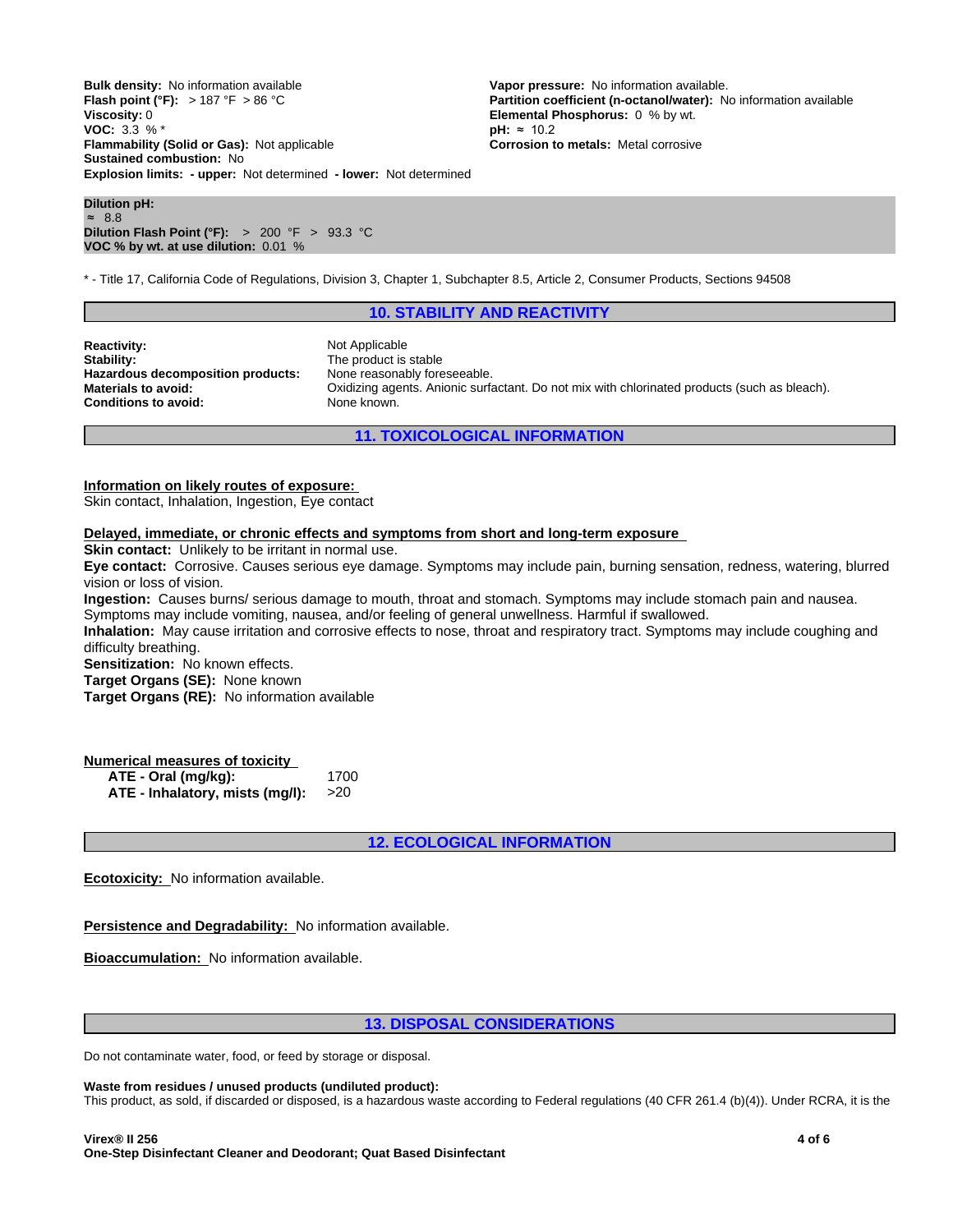responsibility of the user of the product to determine, at the time of disposal, whether the waste solution meets RCRA criteria for hazardous waste. Dispose in compliance with all Federal, state, provincial, and local laws and regulations.

## **Waste from residues / unused products (diluted product):**

This product, when diluted as stated on this SDS, is not a hazardous waste according to Federal regulations (40 CFR 261.4 (b)(4)). Under RCRA, it is the responsibility of the user of the product to determine, at the time of disposal, whether the waste solution meets RCRA criteria for hazardous waste. Dispose in compliance with all Federal, state, provincial, and local laws and regulations.

#### **Pesticide Storage:**

Refer to product label.

**Pesticide Disposal:** Refer to product label.

**Container Disposal:** Refer to product label.

**RCRA Hazard Class (undiluted product):** D002 Corrosive Waste. **RCRA Hazard Class (diluted product):** Not Regulated.

## **14. TRANSPORT INFORMATION**

**DOT/TDG/IMDG:** The information provided below is the full transportation classification for this product. This description does not account for the package size(s) of this product, that may fall under a quantity exception, according to the applicable transportation regulations. When shipping dangerous goods, please consult with your internal, certified hazardous materials specialist to determine if any exceptions can be applied to your shipment.

**DOT (Ground) Bill of Lading Description:** UN1903, DISINFECTANTS, LIQUID, CORROSIVE, N.O.S., (quaternary ammonium compounds), 8, III

**IMDG (Ocean) Bill of Lading Description:** UN1903, DISINFECTANTS, LIQUID, CORROSIVE, N.O.S., (quaternary ammonium compounds), 8, III, MARINE POLLUTANT

## **15. REGULATORY INFORMATION**

## **International Inventories at CAS# Level**

All components of this product are listed on the following inventories: U.S.A. (TSCA), Canada (DSL/NDSL).

## **U.S. Regulations**

## **EPA Reg. No. :** 70627-24

This chemical is a pesticide product registered by the United States Environmental Protection Agency and is subject to certain labeling requirements under federal pesticide law. These requirements differ from the classification criteria and hazard information required for safety data sheets (SDS), and for workplace labels of non-pesticide chemicals. The hazard information required on the pesticide label is reproduced below. The pesticide label also includes other important information, including directions for use.

DANGER: CORROSIVE. Causes irreversible eye damage and skin burns. Do not get in eyes, on skin or on clothing. Wear chemical splash-proof goggles or face shield, rubber gloves and protective clothing. Harmful if swallowed, inhaled or absorbed through skin. Avoid breathing spray mist. Wash thoroughly with soap and water after handling and before eating, drinking, chewing gum, using tobacco or using the toilet. Remove contaminated clothing and wash before reuse.

## **CERCLA/ SARA**

| --<br>Indredient(s) | $\sim$ . $\sim$<br>ъ.<br>ษคว # | Weiaht<br>ιn. | (lbs)<br><b>RQ</b><br>.A/SARA<br>$-$<br>- 00'<br>ື | 302 TPQ (lbs)<br>Section | <b>Section 313</b> |
|---------------------|--------------------------------|---------------|----------------------------------------------------|--------------------------|--------------------|
| Acetophenone        | 98-86-2                        | 10/<br>-70    | 5000                                               |                          |                    |

## **Canadian Regulations**

| <br>$\sim$ |  |
|------------|--|

**16. OTHER INFORMATION**

## **NFPA (National Fire Protection Association)**

Rating Scale: (Low Hazard) 0 - 4 (Extreme Hazard)

**Health** 3 **Flammability** 2